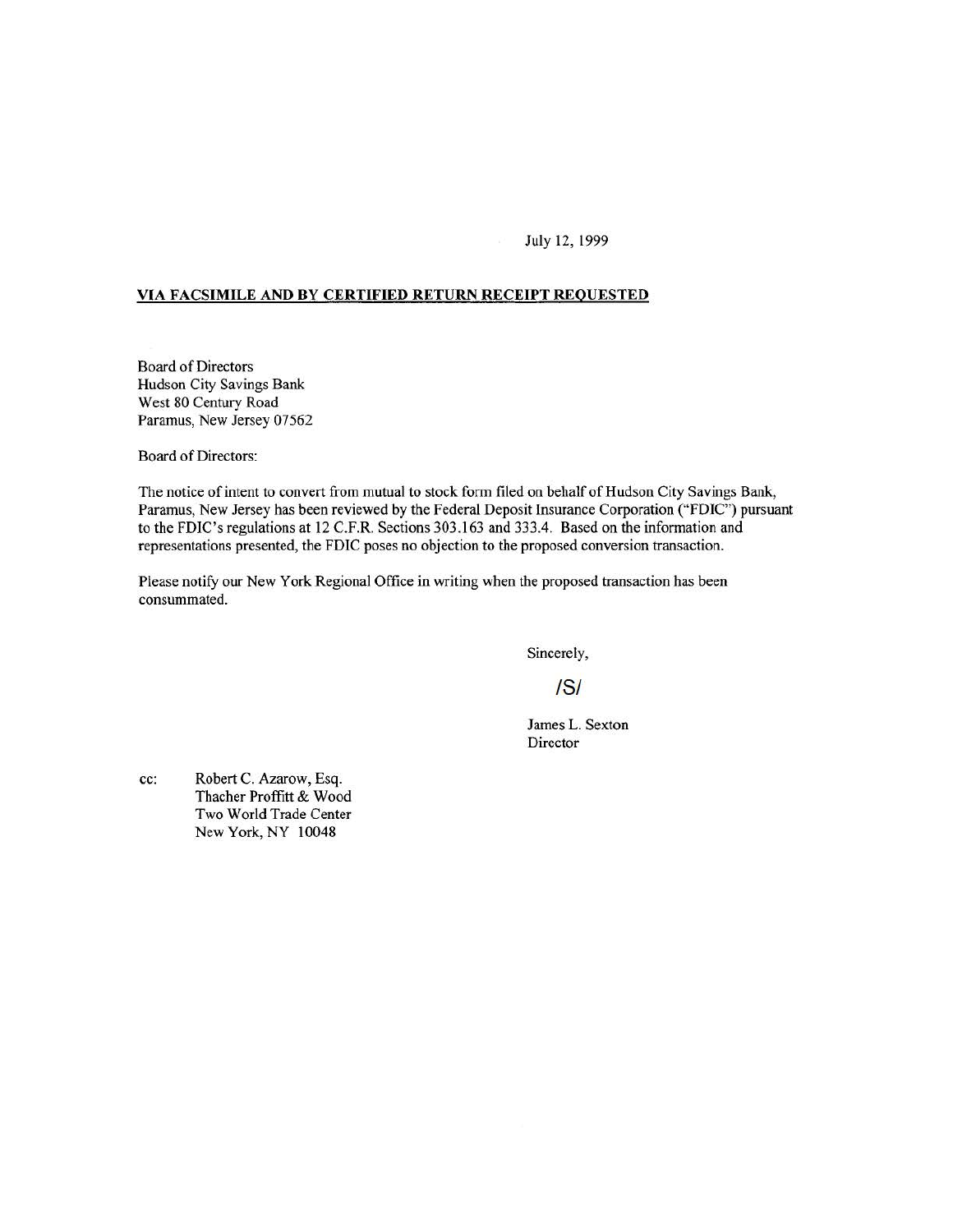#### FEDERAL DEPOSIT INSURANCE CORPORATION

Hudson City Savings Bank Paramus. Bergen County, New Jersey

## Application for Consent to Merge To facilitate a conversion from a Mutual Savings Bank to a Stock Savings Bank

### ORDER AND BASIS FOR CORPORATION APPROVAL

Pursuant to Section 18(c) and other provisions of the Federal Deposit Insurance Act ("FDI Act"), an application has been filed on behalf of Hudson City Savings Bank, Paramus. New Jersey ("'Hudson''). a New Jersey-chartered mutual savings bank for the FDIC's consent to merge with an interim New Jersey-chartered stock savings bank ("Stock Bank"). Hudson is a Bank Insurance Fund ("BIF") member, with total assets of \$7,752,260,000 and total deposits of \$6.807,339,000 as of December 31, 1998.

These filings were made in connection with the '"Hudson City Savings Bank Plan of Reorganization from a Mutual Savings Bank to a Mutual Holding Company and Stock Issuance Plan" (the "Plan"). Pursuant to the Plan, Hudson will: (i) merge with an interim stock savings bank that will succeed to all the rights and obligations of Hudson; (ii) establish a mid-tier Delaware stock holding company, Hudson City Bancorp, Inc. ("HBI") which will own 100 percent of the common stock of the stock savings bank; and (iii) establish a New Jersey mutual holding company, Hudson City, MHC (''MHC") which will own at least 51 percent of the common stock of HBI. Concurrently, with the reorganization. HBI intends to offer for sale up to 49 percent of its common stock on a priority basis to eligible account holders with qualifying deposits, tax-qualified employee benefit plans, and supplemental eligible account holders. The proposed transaction per se will not alter the competitive structure of banking in the market currently served by Hudson. Hudson's principal office will remain at West 80 Century Road, Paramus, New Jersey. Notice of the proposed transaction, in a form approved by the FDIC, has been published pursuant to the FDI Act.

A review of available information, including the Community Reinvestment Act ("CRA") Statement of Hudson discloses no inconsistencies with the purposes of the CRA. The bank is expected to continue to meet the credit needs of its entire community, consistent with safe and sound operation of the institution.

In connection with the application the FDIC has taken into consideration the financial and managerial resources and future prospects of the resultant Bank, and the convenience and needs of the community to be served. Having found favorably on these statutory factors and having considered other relevant information, including any reports on the competitive factors furnished by the Comptroller of the Currency, the Board of Governors of the Federal Reserve System, the Office of Thrift Supervision, or the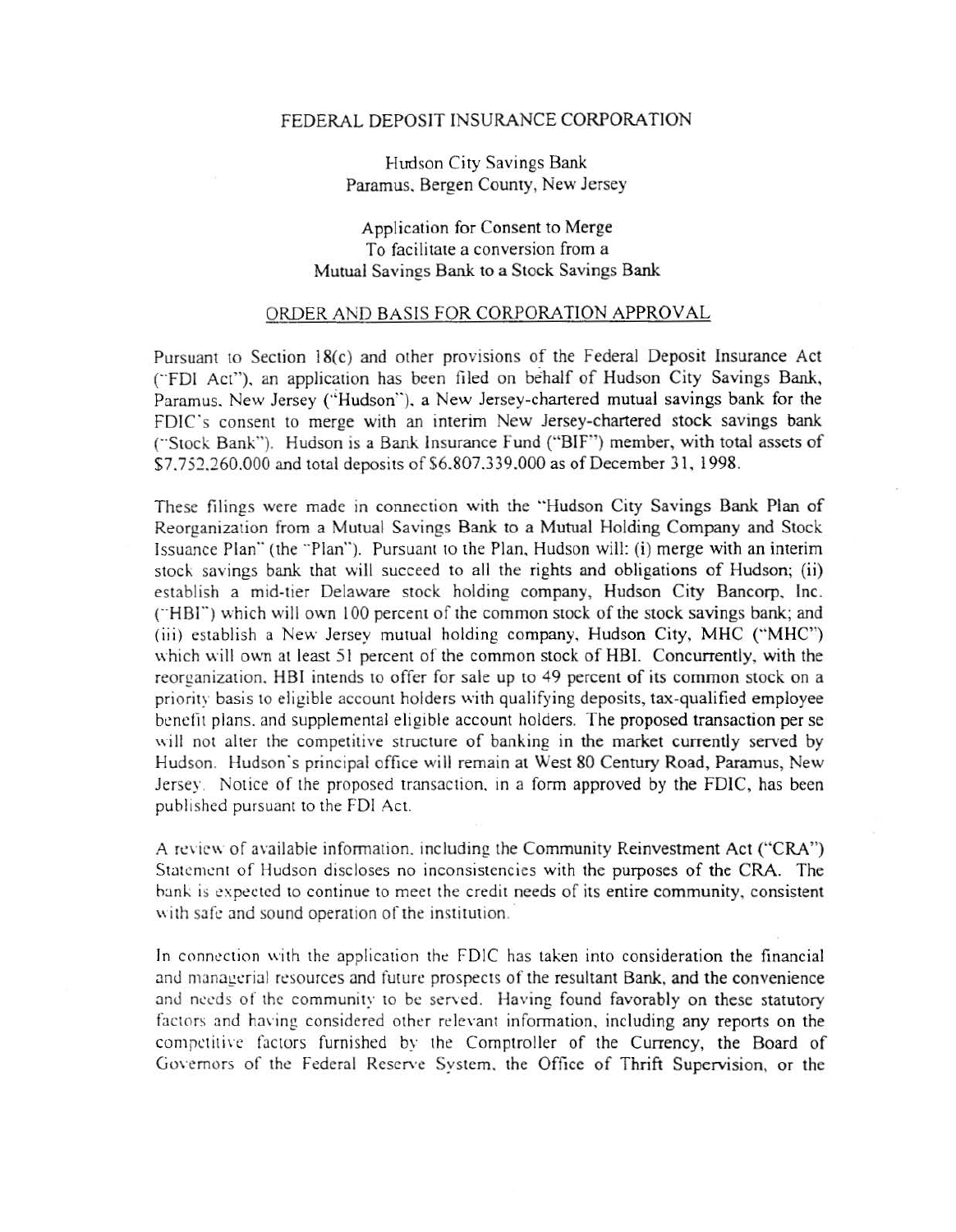Attorney General of the United States, it is the FDIC's judgement that the application should be and hereby is approved. subject to the following conditions:

- ( 1) The proposed transaction may not be consummated unless the Plan receives prior approval by an affinnative vote of a majority of the votes eligible to be cast at a special meeting of Hudson's voting participants;
- (2) That the proposed transaction may not be consummated unless and until the FDIC issues a nonobjection letter to the Notice filed on behalf of the applicant pursuant to section 303.161 of the FDIC's Rules and Regulations concerning the murual-to-steck conversion portion of this transaction;
- (3) The proposed transaction may not be consummated unless and until the resultant Bank has authority to conduct a banking business. and that its establishment and operation as a stock savings bank have been fully approved by the New Jersey State Banking Department. and that the applications by the mutual holding company and the mid-tier stock holding company to become bank holding companies are approved by the Board of Governors of the Federal Reserve System;
- ( 4) That any changes in proposed management, including the board of directors or proposed ownership (10 percent or more of the stock and new acquisitions of or subscriptions to 10 percent or more of the stock), will render this approval null and void unless such proposal is approved by the Regional' Director (Supervision) of the FDIC's New York Regional Office prior to the consummation of the proposed transaction;
- ( 5) The transaction being consummated not less than fifteen calendar days after the date of this Order or later than six months after the date of the Order. unless such period is extended for good cause by the FDIC;
- ( 6) That prior to a sale. transfer. or disposition of any shares of HBl by the MHC to any person (including any Employee Stock Ownership Plan), or a conversion of the mutual holding company to stock form, MHC will provide written notification to the FDIC and provide the FDIC with copies of all documents filed with state and federal banking and/or securities regulators in connection with any such sale, transfer, disposition, or conversion:
- (7) That, should any shares of the stock of HBI or the Stock Bank be issued to persons other than MHC. any dividends waived by MHC must be retained by HBI or the Stock Bank and segregated, earmarked, or otherwise identified on the books and records of HBI or the Stock Bank; such amounts must be taken into account in any valuation of the institution and factored into the calculation used in establishing a fair and reasonable